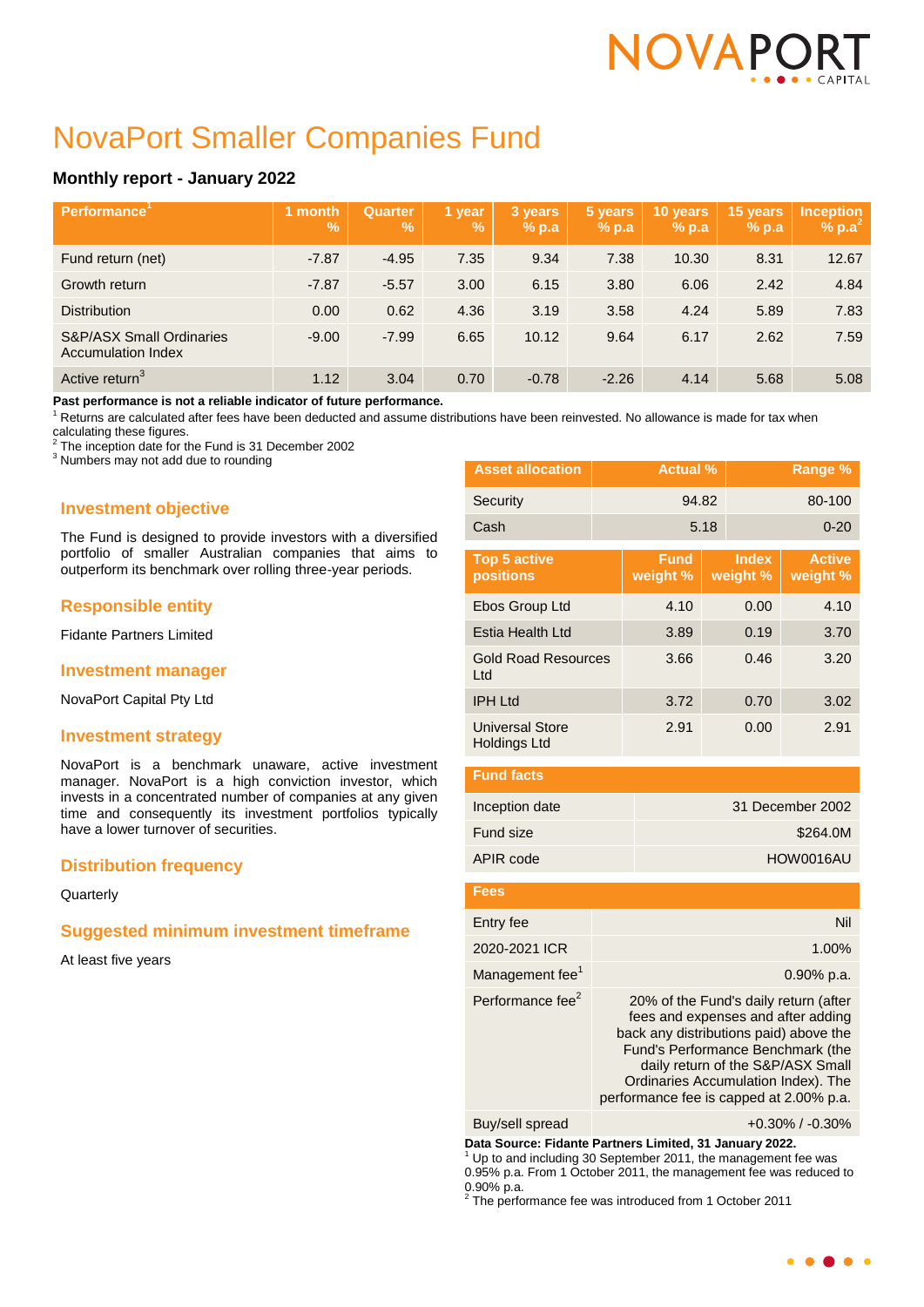

**Data Source: Fidante Partners Limited, 31 January 2022.**

#### **Market overview**

Australian smaller companies fell sharply in January as central banks unwound ultra-loose policy to combat high inflation.

The ASX Small Ordinaries (Accumulation) Index shed 9% last month, with expensive growth and technology stocks weighing heavily on the index.

Energy stocks performed best, buoyed by strong oil and gas prices.

In the United States, expectations are mounting that the Federal Reserve will raise interest rates further and faster in response to high inflation.

US 10-year bonds climbed, and the tech-heavy NASDAQ index fell 9% as rising yields push discount rates higher, pressuring valuations.

In Australia, inflation is also showing signs of life albeit it from a much lower base than elsewhere in the world.

Expectations the Reserve Bank of Australia will soon start raising interest rates are building, with implications for domestic ratesensitive companies and high valuation stocks.

A handful of earnings downgrades emphasised the impact COVID-19 restrictions and supply-chain bottlenecks are having on corporate costs.

Freight and logistics costs and productivity and staffing issues relating to border restrictions will be key themes in the upcoming reporting season.

# **Fund performance summary**

The S&P/ASX Small Ordinaries Accumulation Index returned -9.00% for January. The fund outperformed the market and delivered a -7.87% return over January.

#### **Performance of key securities**

#### **Key contributors**

| <b>Security name</b>     | <b>Sector</b>                 | Active weight %   Value added % |      |
|--------------------------|-------------------------------|---------------------------------|------|
| Independence Group NL    | <b>Materials</b>              | 2.59                            | 0.32 |
| Jervois Global Ltd       | <b>Materials</b>              | 1.81                            | 0.27 |
| <b>Credit Corp Group</b> | <b>Financials Ex Property</b> | 2.85                            | 0.26 |

**Data Source: Fidante Partners Limited, 31 January 2022.**

#### **Independence Group NL**

Rising prices for nickel and lithium drove IGO's share price higher during the quarter.